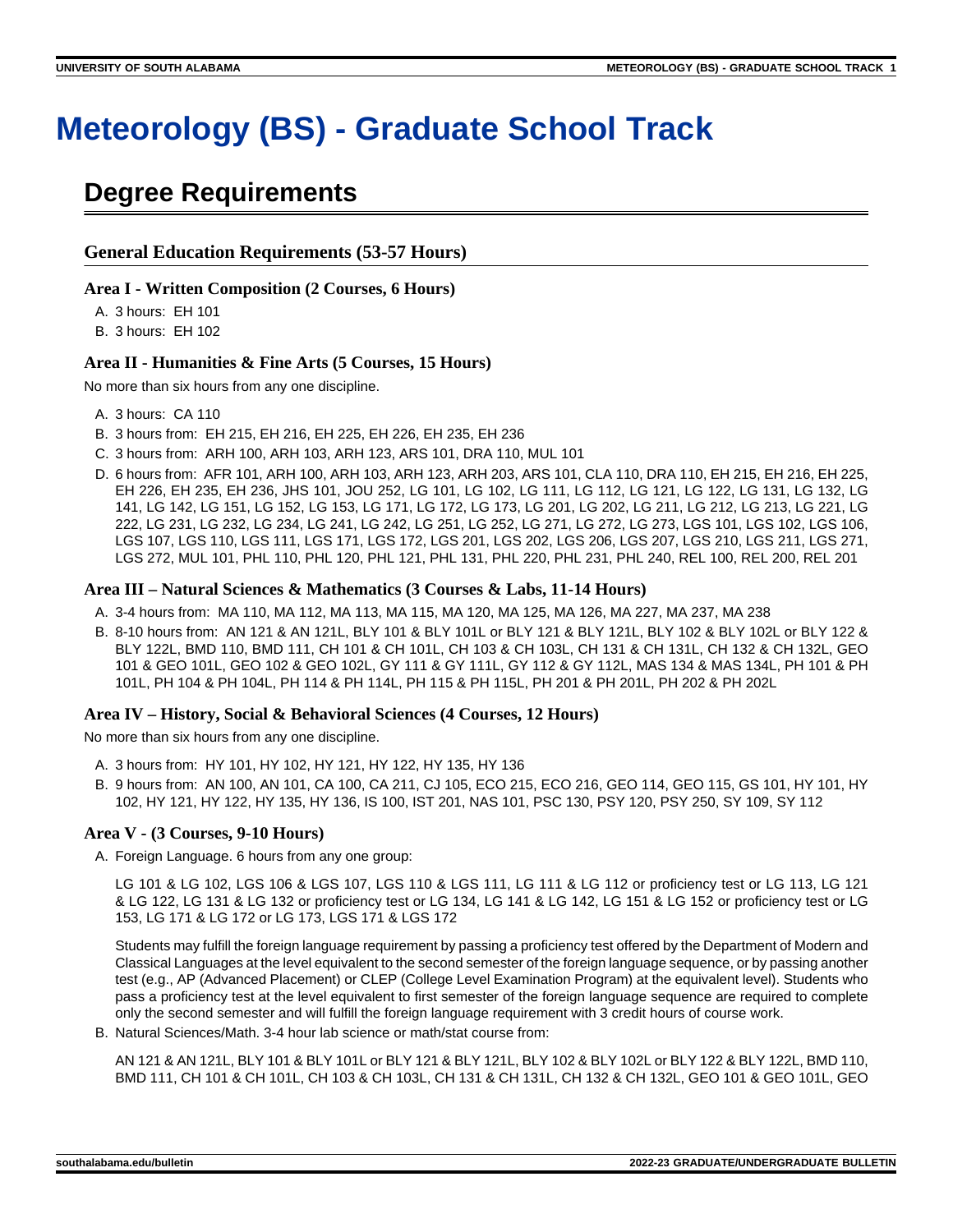\_\_\_\_\_\_\_\_\_\_\_\_\_\_\_\_\_\_\_\_\_\_\_\_\_

102 & GEO 102L, GY 111 & GY 111L, GY 112 & GY 112L, MAS 134 & MAS 134L, PH 101 & PH 101L, PH 104 & PH 104L, PH 114 & PH 114L, PH 115 & PH 115L, PH 201 & PH 201L, PH 202 & PH 202L, ST 210, MA 113-299 (except 201 and 202).

Students must complete a 6 credit hour sequence either in literature (Area II – EH 215 & EH 216, EH 225 & EH 226, or EH 235 & EH 236) or history (Area IV – HY 101 & HY 102 or HY 135 & HY 136 or HY 121 & HY 122).

All undergraduates must complete two designated writing credit (W) courses, at least one of which must be in the student's major or minor.

### **Major Requirements (47 Hours)**

#### **Meteorology Major Core (9 Courses, 33 Hours)**

A. 33 hours: MET 140 and MET 140L, MET 443 (W), MET 353, MET 354, MET 355, MET 356, MET 360, MET 454, MET 455

#### **Graduate School Meteorology Track (4-5 Courses, 14 Hours)**

- A. 4 hours: MET 420
- B. 3-4 hours from: MET 358, MET 370
- C. 6 7 hours from, including at least one 2+ hour 400-level course: MET 191, MET 342, MET 357, MET 358, MET 359, MET 370, MET 410 (W), MET 430, MET 440, MET 442, MET 456 (W), MET 490, MET 495, MET 496, MET 497, GY 425, GIT 460, MGT 300, MKT 320

#### **Minor Requirements (18-24 Hours)**

A minor is required for this degree program

**Notes:**

#### **Additional Information**

The Meteorology degree also requires: MA 125, MA 126, MA 227, MA 238, PH 201& PH 201L, PH 202& PH 202L, ST 315

Note that Area III General Education requirements are fulfilled by these major requirements.

# **Graduation Plan**

## **Meteorology (BS) : Graduate School Track (47 Total Hours)**

#### **First Year - Fall Semester**

| <b>Course ID</b> | <b>Course Description</b>                         | <b>Hours</b> |
|------------------|---------------------------------------------------|--------------|
| MA 125           | Calculus I                                        | 4            |
| MET 140          | Introduction to Meteorology                       | 3            |
| <b>MET 140L</b>  | Introduction to Meteorology Lab                   |              |
| *GEO 115         | World Regional Geography (**Area IV, B)           | 3            |
| *MET 191         | Tropical Weather Discussion (**MET Concentration) |              |
| <b>CAS 100</b>   | First Year Experience - College Success           | ົ            |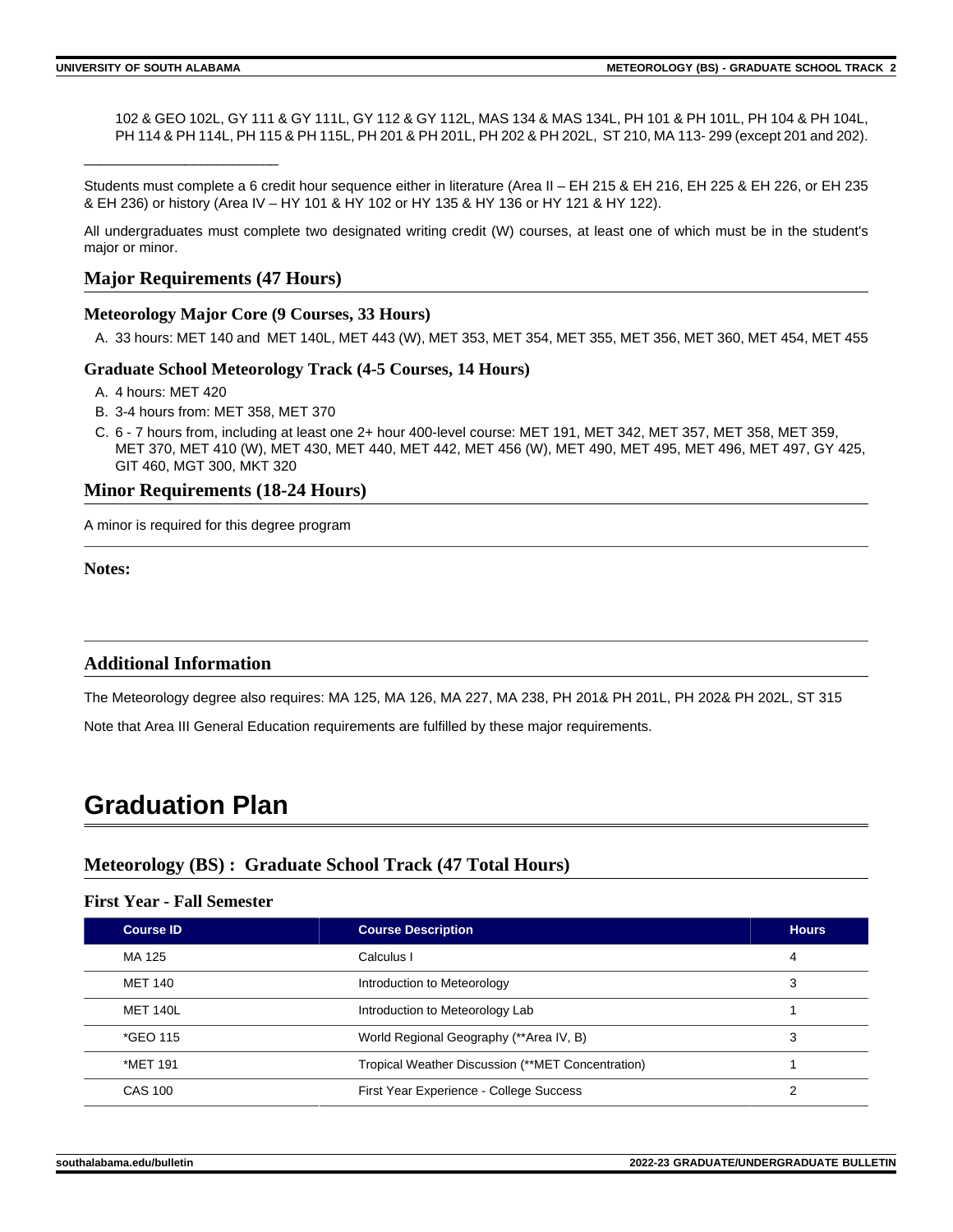**UNIVERSITY OF SOUTH ALABAMA METEOROLOGY (BS) - GRADUATE SCHOOL TRACK 3** 

| EH 1010 | <b>English Composition I</b> | ີ   |
|---------|------------------------------|-----|
|         | Total Hours                  | . – |

# **First Year - Spring Semester**

| <b>Course ID</b> | <b>Course Description</b>     | <b>Hours</b> |
|------------------|-------------------------------|--------------|
| MA 126           | Calculus II                   | 4            |
| <b>MET 353</b>   | General Meteorology           | 4            |
| <b>CA 110</b>    | <b>Public Speaking</b>        | 3            |
| EH 102           | <b>English Composition II</b> | 3            |
|                  |                               |              |
|                  |                               |              |
|                  |                               |              |
|                  | <b>Total Hours</b>            | 14           |

# **Second Year - Fall Semester**

| <b>Course ID</b> | <b>Course Description</b>                     | <b>Hours</b> |
|------------------|-----------------------------------------------|--------------|
| MA 227           | Calculus III                                  | 4            |
| PH 201           | Calculus-Based Physics I                      | 4            |
| <b>PH 201L</b>   | Calculus-Based Physics I Lab                  | 0            |
| <b>MET 420</b>   | <b>Computer Applications in Meteorology</b>   | 4            |
| *MET 357         | Meteorological Instrumentation (MET elective) | 2            |
|                  |                                               |              |
|                  |                                               |              |
|                  | <b>Total Hours</b>                            | 14           |

# **Second Year - Spring Semester**

| <b>Course ID</b> | <b>Course Description</b>            | <b>Hours</b> |
|------------------|--------------------------------------|--------------|
| MA 238           | <b>Differential Equations I</b>      | 3            |
| PH 202           | Calculus-Based Physics II            | 4            |
| <b>PH 202L</b>   | Calculus-Based Physics II Lab        | 0            |
| *MET 342         | Severe Weather (**MET Concentration) | 3            |
| MET 443 (W)      | Climatology                          | 3            |
| History          | **Area IV, A                         | 3            |

|  | יי<br>$\sim$ |  |
|--|--------------|--|
|  |              |  |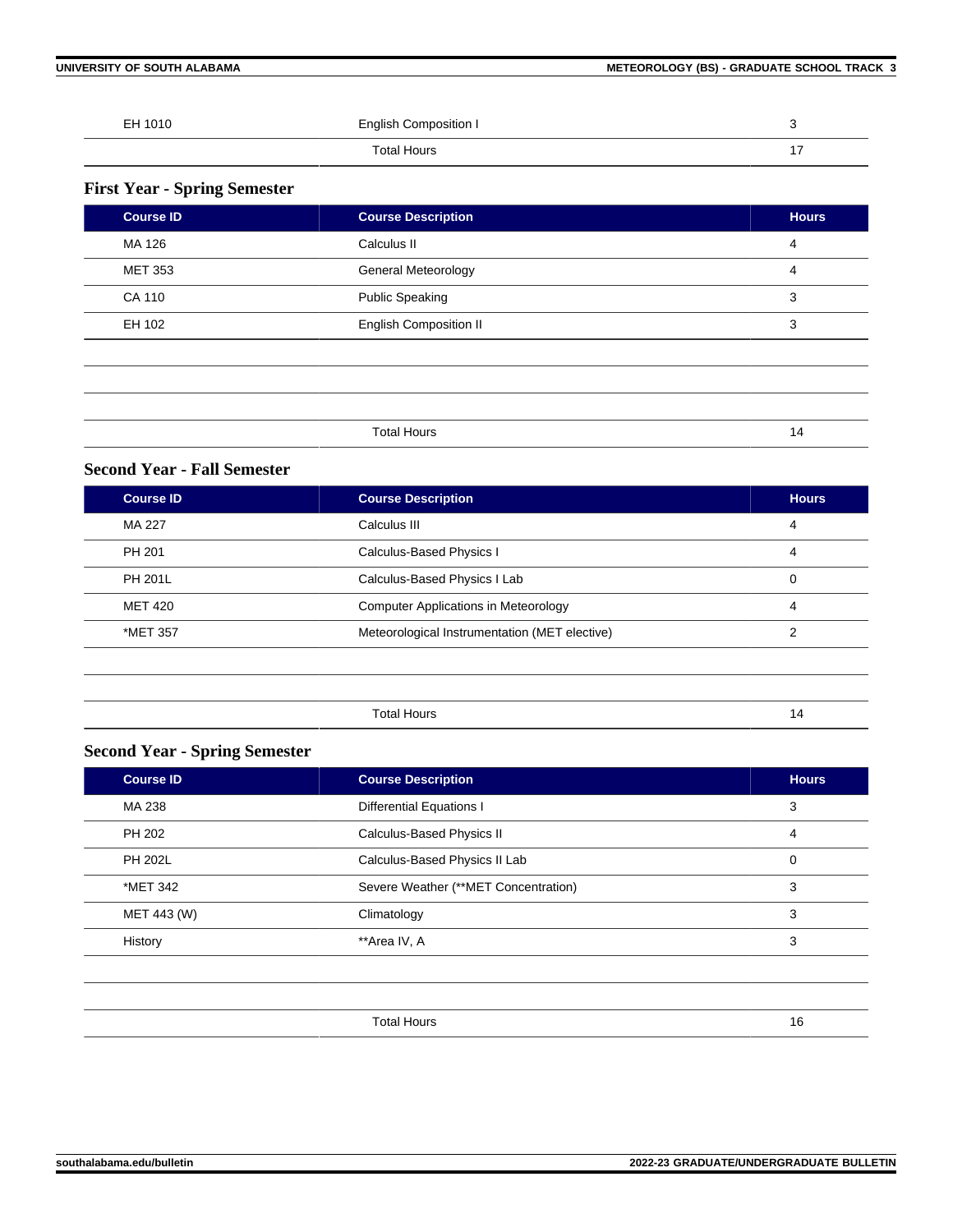# **Third Year - Fall Semester**

| <b>Course ID</b>   | <b>Course Description</b>                         | <b>Hours</b> |
|--------------------|---------------------------------------------------|--------------|
| *MA 332            | Differential Equations II (**Math minor elective) | 3            |
| <b>MET 354</b>     | Dynamic Meteorology I                             | 3            |
| <b>MET 356</b>     | <b>Physical Meteorology</b>                       | 3            |
| Fine Arts          | **Area II, C                                      | 3            |
| Foreign Language I | **Area V, A                                       | 3            |
|                    |                                                   |              |
|                    |                                                   |              |
|                    | <b>Total Hours</b>                                | 15           |

# **Third Year - Spring Semester**

| <b>Course ID</b>    | <b>Course Description</b>               | <b>Hours</b> |
|---------------------|-----------------------------------------|--------------|
| ST 315              | Applied Probability - Statistics        | 3            |
| <b>MET 355</b>      | Dynamic Meteorology II                  | 3            |
| *MET 358            | Radar Meteorology (**MET Concentration) | 4            |
| <b>MET 360</b>      | Atmospheric Analysis                    |              |
| Foreign Language II | **Area V, A                             | 3            |
| Literature          | **Area II, B                            | 3            |
|                     |                                         |              |
|                     | <b>Total Hours</b>                      | 17           |

# **Fourth Year - Fall Semester**

| <b>Course ID</b>          | <b>Course Description</b>                          | <b>Hours</b> |
|---------------------------|----------------------------------------------------|--------------|
| <b>MET 454</b>            | Synoptic Meteorology I                             | 6            |
| *MET 410 (W)              | Meteorological Phenomenology (**MET Concentration) | 3            |
| Humanities/Fine Arts      | **Area II. D                                       | 3            |
| Social/Behavioral Science | **Area IV, B                                       | 3            |
|                           |                                                    |              |
|                           | Total Hours                                        | 15           |

# **Fourth Year - Spring Semester**

| <b>Course ID</b>            | <b>Course Description</b> | <b>Hours</b> |
|-----------------------------|---------------------------|--------------|
| <b>MET 455</b>              | Synoptic Meteorology II   | 6            |
| Social / Behavioral Science | **Area IV, B              | 3            |
| Humanities / Fine Arts      | **Area II, D              | 3            |
| Elective                    |                           | 3            |
|                             |                           |              |
|                             | <b>Total Hours</b>        | 15           |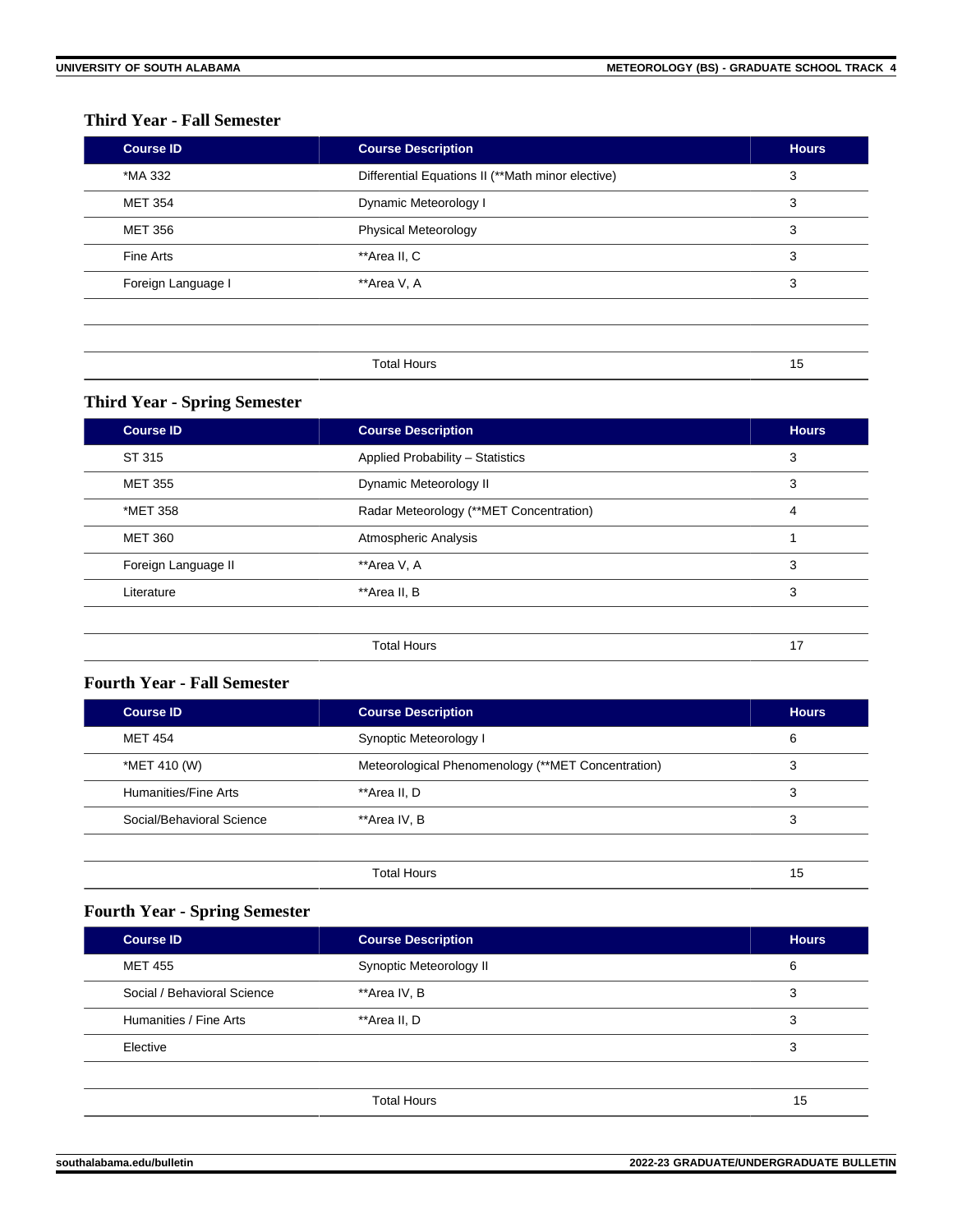**Notes**

\* Recommended Course

\*\* See Degree Requirements

Upon completion of Meteorology major requirements, students are only one course short of a minor in Mathematics. This recommended template incorporates a Math minor specifying MA 332 (Differential Equations II, Partial Differential Equations) since most Meteorology graduate programs require it.

# **Department Information**

#### [Department of Earth Sciences website](https://www.southalabama.edu/earthsci/) [http://southalabama.edu/colleges/artsandsci/earthsci/](https://www.southalabama.edu/colleges/artsandsci/earthsci/)

The Department of Earth Sciences includes the disciplines of Geography, Geology, and Meteorology, and it offers a B.S. degree as well as a minor in each of these three majors. Students can also earn a GIS Certificate and/or a minor in Geographic Information Technology (GIT) Geography, which is both a natural and a social science, studies the location, spatial distribution, and spatial interaction of Earth's natural and human environments. Courses and research in the program encompass the broad subfields of Human Geography (for example, tourism, health, and social justice), Physical Geography (like climatology, natural hazards, and environmental geography), Regional Geography (International Economics and Relations), and Geographic Techniques, including Geographic Information Science and Technology (GIS/GIT) and Remote Sensing. Upon completing their degree, geography students are employed in government, industry, and nonprofits in multiple kinds of work environments (includes field, lab, computer, office and work).

Geology is an interdisciplinary physical science pertaining to the study of the Earth. Courses and research within the department address the chemical and physical properties of minerals, rocks, soils, sediments, and water; the processes that shape the Earth's surface; the stratigraphic, paleobiological, and geochemical records of Earth history; and the processes associated with deformation in the Earth's crust and mantle. Together an understanding is obtained of present-day, historical, and long-term feedbacks between global systems, as well as the origin and occurrence of our natural resources.

Meteorology is the study of atmospheric phenomena and the processes that cause weather. The science of meteorology is firmly rooted in basic physical laws governing mass, momentum, and energy. Many weather processes are simulated by complex computer models; however, accurate weather analysis and forecasting often requires meteorologists to identify and conceptualize weather patterns often missed by automated techniques.

The programs of the Department of Earth Sciences are designed to give the non-major a background in Earth and atmospheric science and the human impact on the landscape as part of a general education. Students pursuing a degree in Geography, Geology, or Meteorology must also have a minor in another discipline.

The Department of Earth Sciences offers a departmental honors program that allows exceptional students to pursue independent research. Students work with a faculty committee to choose an Earth Sciences research project (Geography, Geology, Meteorology), develop a prospectus, and complete a senior thesis. Students completing this program graduate with departmental honors.

Requirements for successful completion of an honors degree in Geography, Geology, or Meteorology include a GPA of at least 3.50 at graduation and completion of ES 492 (Honors Earth Sciences Seminar), ES 497 (Senior Thesis Prospectus), and six hours of ES 499 (Senior Honors Thesis). These classes are in addition to those required for the major in Geography, Geology, or Meteorology. All honors courses are listed under the prefix ES. Students interested in Earth Sciences honors must apply for the program by their junior year. Complete requirements are available on the departmental web page.

All first-time freshmen must successfully complete CAS 100: First Year Experience as a degree requirement. Students must enroll during their first term at USA, except for summer-entry students who must enroll in the fall semester following entry. Students must demonstrate technology proficiency by passing the designated class in their major. GEO 331 for Geography majors, GY 301 for Geology majors, or MET 455 for Meteorology majors.